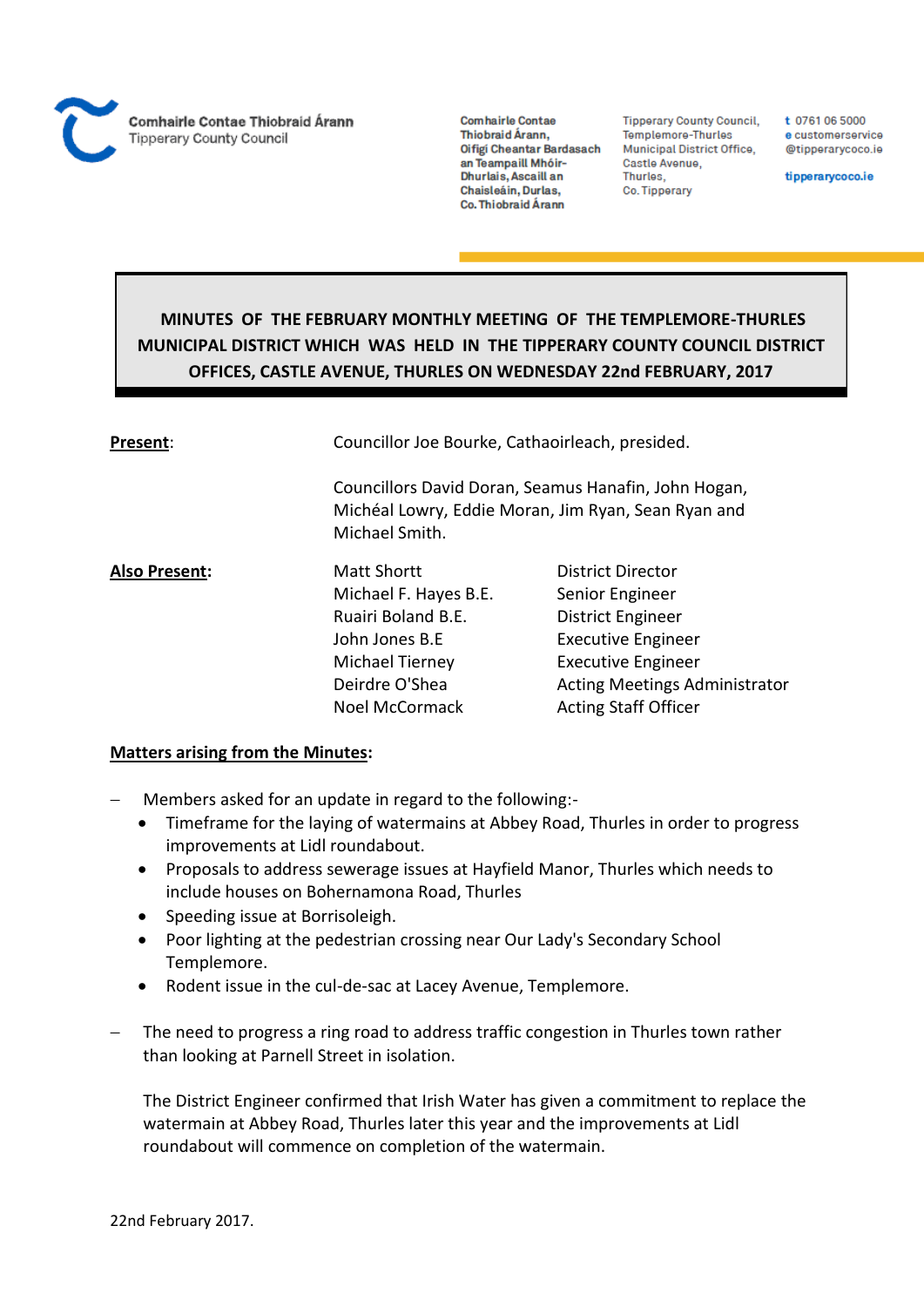**Comhairle Contae** Thiobraid Árann. Oifigi Cheantar Bardasach an Teampaill Mhóir-Dhurlais, Ascaill an Chaisleáin, Durlas, Co. Thiobraid Árann

**Tipperary County Council,** Templemore-Thurles Municipal District Office, Castle Avenue, Thurles. Co. Tipperary

t 0761 06 5000 e customerservice @tipperarvcoco.ie

tipperarycoco.ie

The Acting Meetings Administrator undertook to follow up with Water Services in regard to Hayfield Manor and Bohernamona Road, Thurles and she advised that the rodent issue at Lacey Avenue, Templemore has been referred to the Environment Section.

# **1. Adoption of Minutes.**

It was proposed by Councillor S. Hanafin, seconded by Councillor E. Moran and resolved:

"That the Minutes of the Monthly Meeting which was held on the 25th January, 2017 be adopted as a true record of the business transacted at the Meeting."

# **2. Presentation by Planning.**

The Cathaoirleach welcomed Karl Cashen, Director of Services and Nuala O'Connell, Senior Executive Engineer to the Meeting.

Karl Cashen circulated a Report which dealt with the following:-

- A workshop for Members on the National Planning Framework-Ireland 2040: Our Plan will be held in Thurles on Monday 27th, February, 2017.
- Proposed Variation to the North and South Tipperary County Development Plans: Settlement Plans.
- Proposed Variation to the North Tipperary County Development Plan, South Tipperary Development Plan and Town Development Plans: Vacant Sites.
- Cluster Guidelines.
- Built Heritage Scheme.
- Structures at Risk (SAR).
- Town Walls Scheme.
- Energy in Agriculture Conference being held on 22/08/17 in Gurteen Agriculture College.
- Number of planning applications received in 2016 increased with the largest increase in the Templemore-Thurles Municipal District.
- Enforcement Proceedings in 2016.

The Members thanked Karl for his presentation and made the following points :

• It is essential that the Thurles Bypass and proposed Link Road from Clongour to Mill Road, Thurles are included in the Ireland 2040: Our Plan.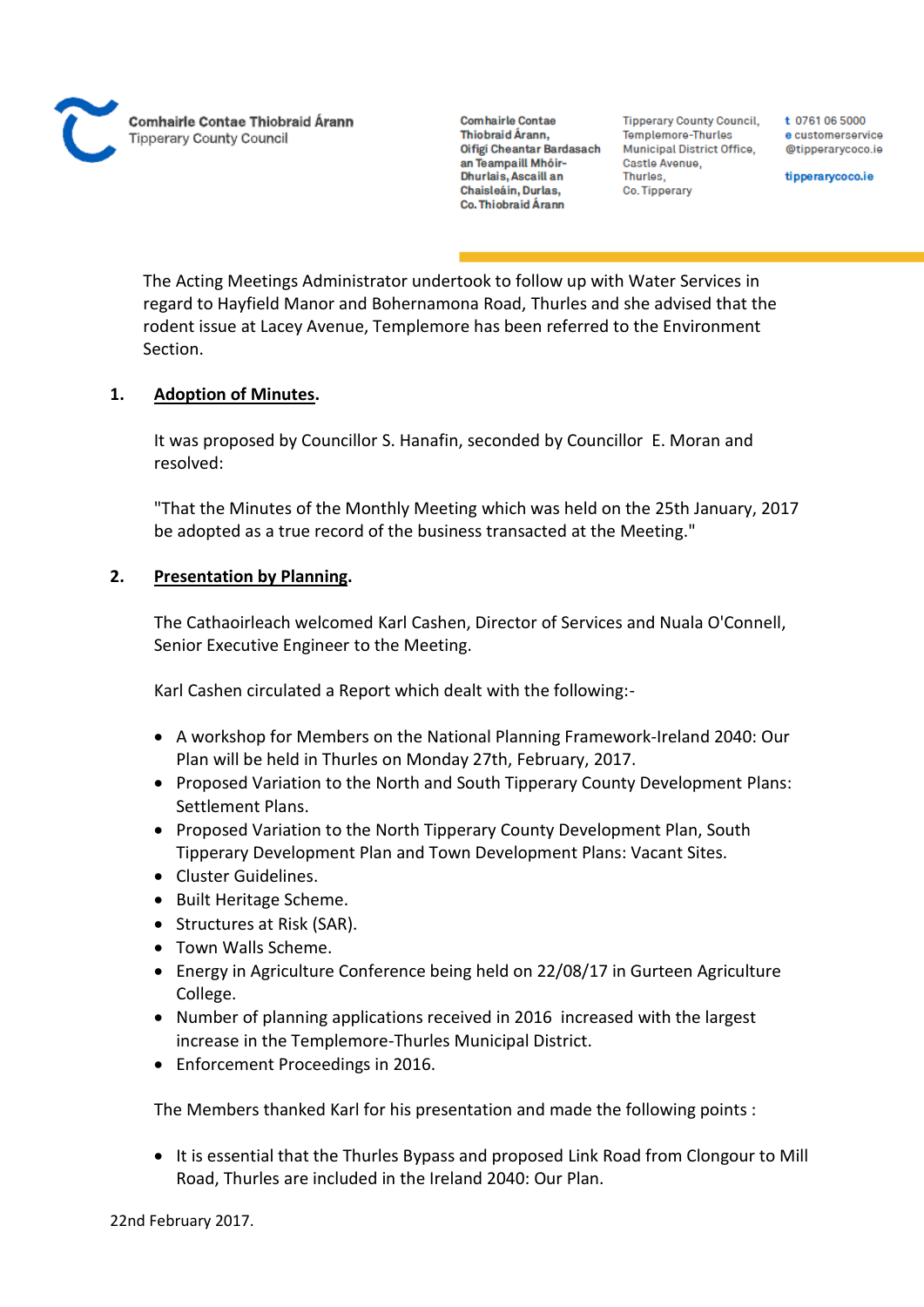

**Tipperary County Council,** Templemore-Thurles Municipal District Office, Castle Avenue, Thurles, Co. Tipperary

t 0761 06 5000 e customerservice @tipperarycoco.ie

tipperarycoco.ie

- Establish if there are any documents/brochures available promoting ready to go sites located in Thurles.
- The reason for the appointment of external Architects to prepare the Cluster Guidelines.
- Establish if there are any applications included under the Structures at Risk (SAR) Scheme for this District.
- Clarification is required on the Glencarrig Estate in Roscrea regarding outstanding Planning issues.
- Establish an inventory of possible development sites located in the Municipal District.
- Application form for Structures at Risk (SAR) is quite cumbersome and requires completion by an Architect which local committees may not be in a position to employ due to lack of funding.
- The Council should write to the Commission for Energy Regulation indicating it's support for Community owned solar farms and request that a certain percentage of Solar Farms should be set aside for community ownership.
- The Local Authority should become a stakeholder in Solar Farms and set up a company to drive such developments.

Responses to the issues raised were as follows:

- The Council did participate in the Community Investment Programme on Renewable Energy. Members can make a submission to the Department requesting that a percentage of energy renewable projects be in community ownership and this submission can be compiled at the Workshop on the National Planning Framework Ireland 2040 on Monday 27th. February, 2017.
- Planning will check the position in regard to Glencarrig, Roscrea.
- The Council has retained the services of an external Conservation Architect who is used to provide advice and the Structures at Risk Scheme does allow for the recoupment of Architects fees. An application for Blackcastle in Templemore Town Park is currently being examined under the Structures at Risk Scheme.
- Cluster guidelines which will include best practice layouts for villages in the County are being prepared by the external Architects with the assistance of an Environmental Engineer and these guidelines may be rolled out nationally as the National Guidelines that are in place are more appropriate to residential schemes in larger towns.
- The Thurles & Environs Development Plan 2009-2015 as extended identified a number of sites for development and these need to be taken further.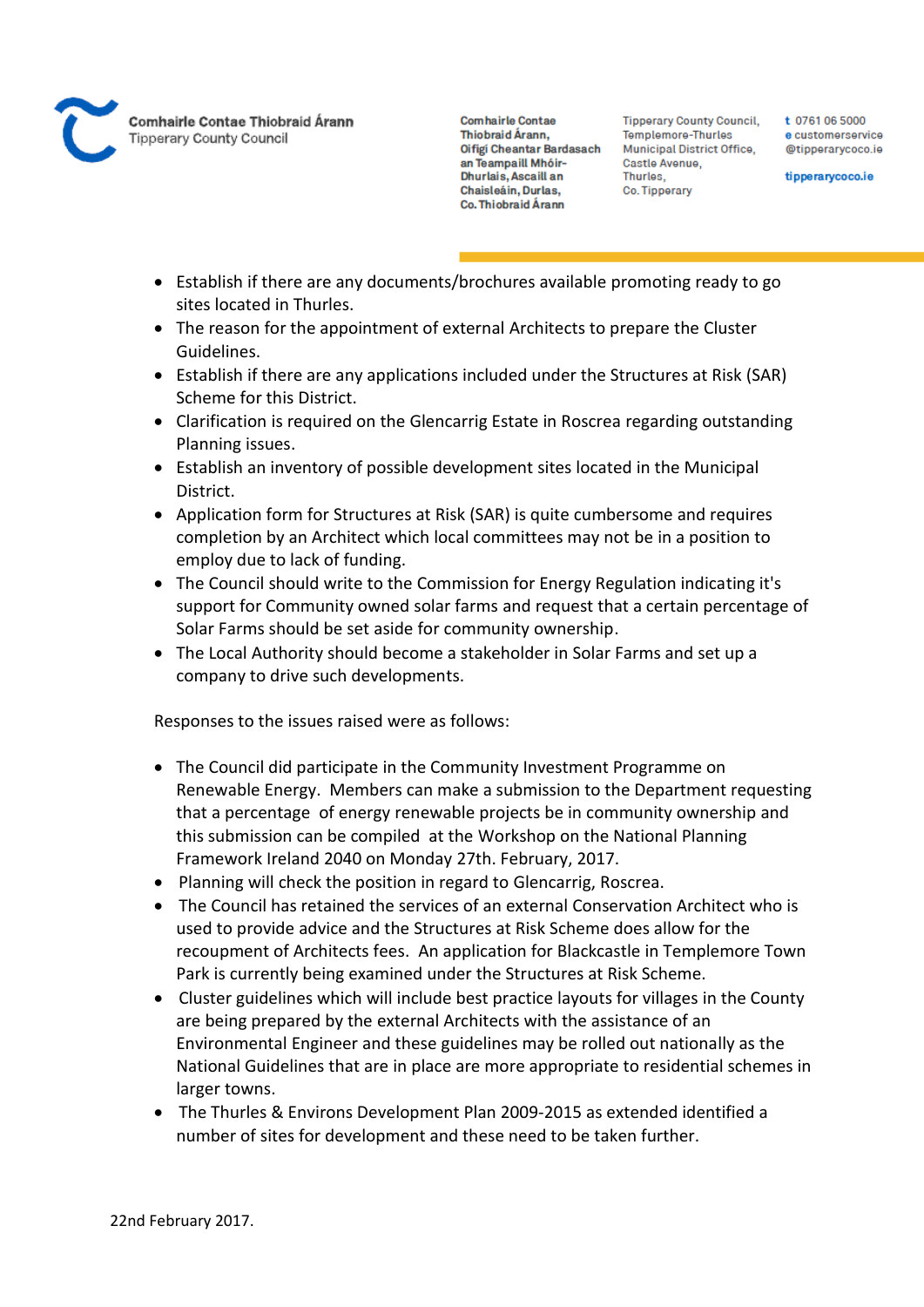

**Tipperary County Council,** Templemore-Thurles Municipal District Office, Castle Avenue, Thurles. Co. Tipperary

t 0761 06 5000 e customerservice @tipperarvcoco.ie

tipperarycoco.ie

The Cathaoirleach and Members thanked Karl Cashen and Nuala O'Connell for the update and they withdrew from the Chamber.

# 3. **To Consider Report under Part 8 of the Planning & Development Regulations 2001, as amended and the Planning & Development Acts 2000 as amended for the proposed construction of a Car Park at Bowling Green, Thurles.**

Copy of a Report under Part 8 of the Planning & Development Regulations 2001, as amended and the Planning & Development Acts 2000 as amended was circulated with the Agenda.

It was proposed by Councillor S. Hanafin, seconded by Councillor D. Doran and resolved:-

"That having considered the District Director's Report in accordance with Section 179(4)(a) of the Planning and Development Act 2000, in regard to the proposed construction of a carpark at Bowling Green, Thurles, the Templemore-Thurles Municipal District decide that the proposed development be carried out as recommended in the District Director's Report."

# **4. General Municipal Allocation 2017.**

The Acting Meetings Administrator confirmed that

- A balance in the sum of €3,583.76 from the General Municipal Allocation 2016 will be transferred to the Capital Account and Members will be required to decide on how it will be spent this year.
- Members must decide on the apportionment of the General Municipal Allocation 2017 at the March Monthly Meeting.

# **5. Templemore Thurles Municipal District Grants Scheme 2017.**

The Acting Meetings Administrator advised the Members that it was agreed, at the January Monthly Meeting, that the Council would focus solely this year on allocating grants to Residents Associations for enhancement works in housing estates/tenant participation in Council estates and Sporting Clubs who provide playing facilities for young people and females due to the substantial increase in the number of applications received in 2016 which lead to more grants being paid out with lesser values when compared to 2015.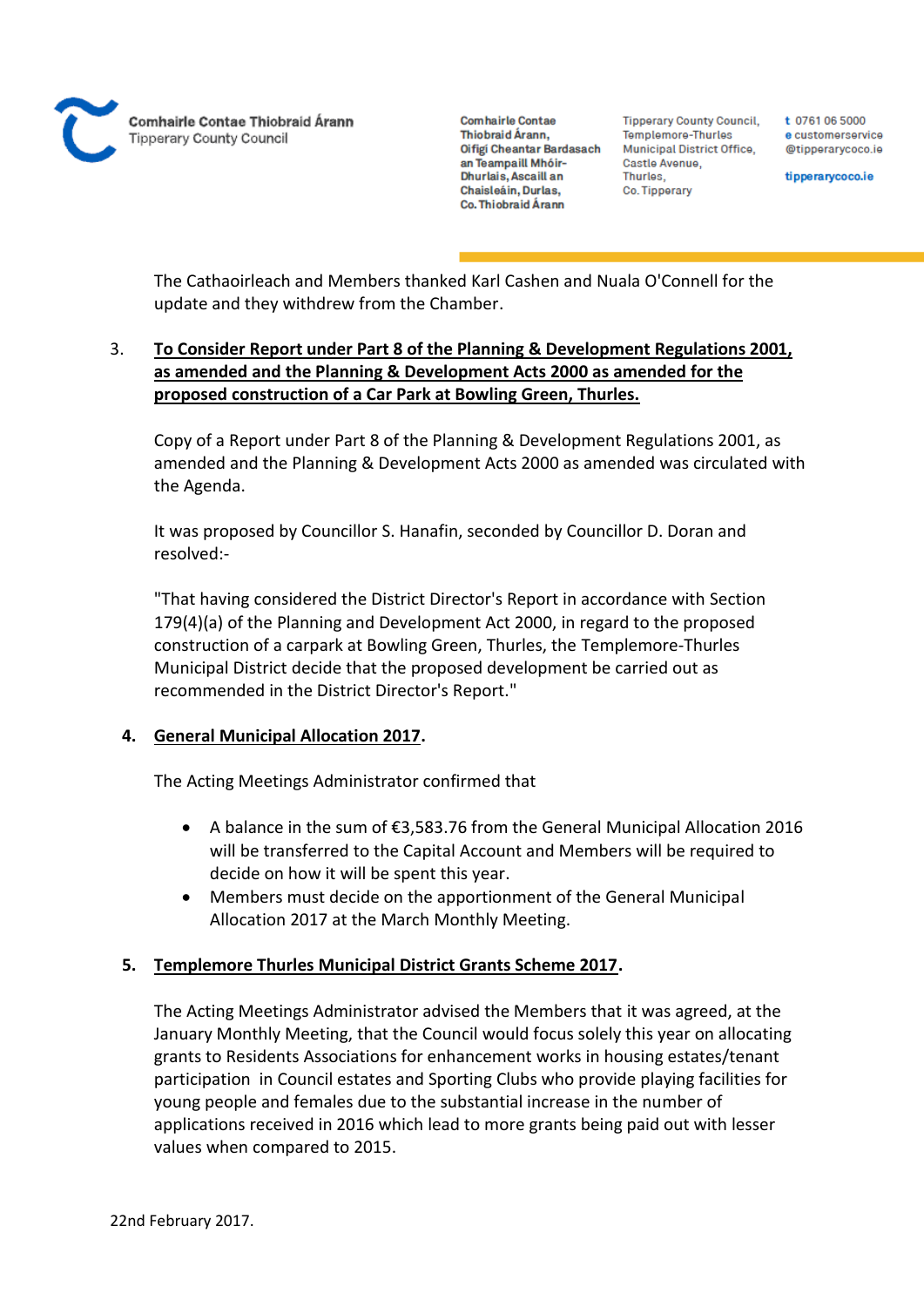**Comhairle Contae** Thiobraid Árann. Oifigi Cheantar Bardasach an Teampaill Mhóir-Dhurlais, Ascaill an Chaisleáin, Durlas, Co. Thiobraid Árann

**Tipperary County Council,** Templemore-Thurles Municipal District Office, Castle Avenue, Thurles, Co. Tipperary

t 0761 06 5000 e customerservice @tipperarycoco.ie

tipperarycoco.ie

The Members acknowledged the substantial work involved in the administration of the Schemes and expressed concern in regard to the exclusion of Voluntary Groups this year as an expectation had been generated from previous years and they requested that this decision be re-examined. It was suggested that ways of increasing the funding should be explored and that a request to increase the General Municipal Allocation should be considered.

The District Director acknowledged the support of the Members for the Grants Scheme and it was agreed that a list of applications received would be drawn up and circulated to the Members for consideration at the March Monthly Meeting.

# **6. Proposed Work Programmes for 2017.**

The District Engineer confirmed that the draft Schedule of Municipal District Works 2017 will be presented to the Members at the March Monthly Meeting.

The Members raised the following issues:-

- Examine the condition of the road surface at the roundabout located on the exit from the motorway at the Horse & Jockey, Thurles.
- The road surface on the Ballymoreen flyover is in need of attention and should be referred to the relevant authority.
- The road from Derrynaflan Drive to the junction of the old N8 in Littleton is in need of resurfacing.
- Re-examine the possibility of improvements works to the Dark Road, Thurles which is used extensively by the public.
- Large potholes in road after the National School in Two Mile Borris village.
- Footpaths in Thurles town are in need of attention.
- Sections of the road at Longfordpass, Thurles are in a perilous state.
- Large potholes in College Green housing estate, Thurles.
- Provision of safety improvements at Killinan Cross, Thurles.
- Write to Airtricity to have public lights repaired in Ard Mhuire, Thurles.
- Provision of footpath outside Ryan's licenced premises in Holycross.
- Provision of road signage at Galboola Cross.
- Re examine the possibility of improving sightlines at Galboola Cross when coming from Tonagha direction.
- Problem with surface water in Littleton graveyard needs to be addressed.
- Request to erect directional signs for the Community Centre in Littleton.
- Road surface on Slievenamon Road and Suir Bridge, Thurles in need of attention.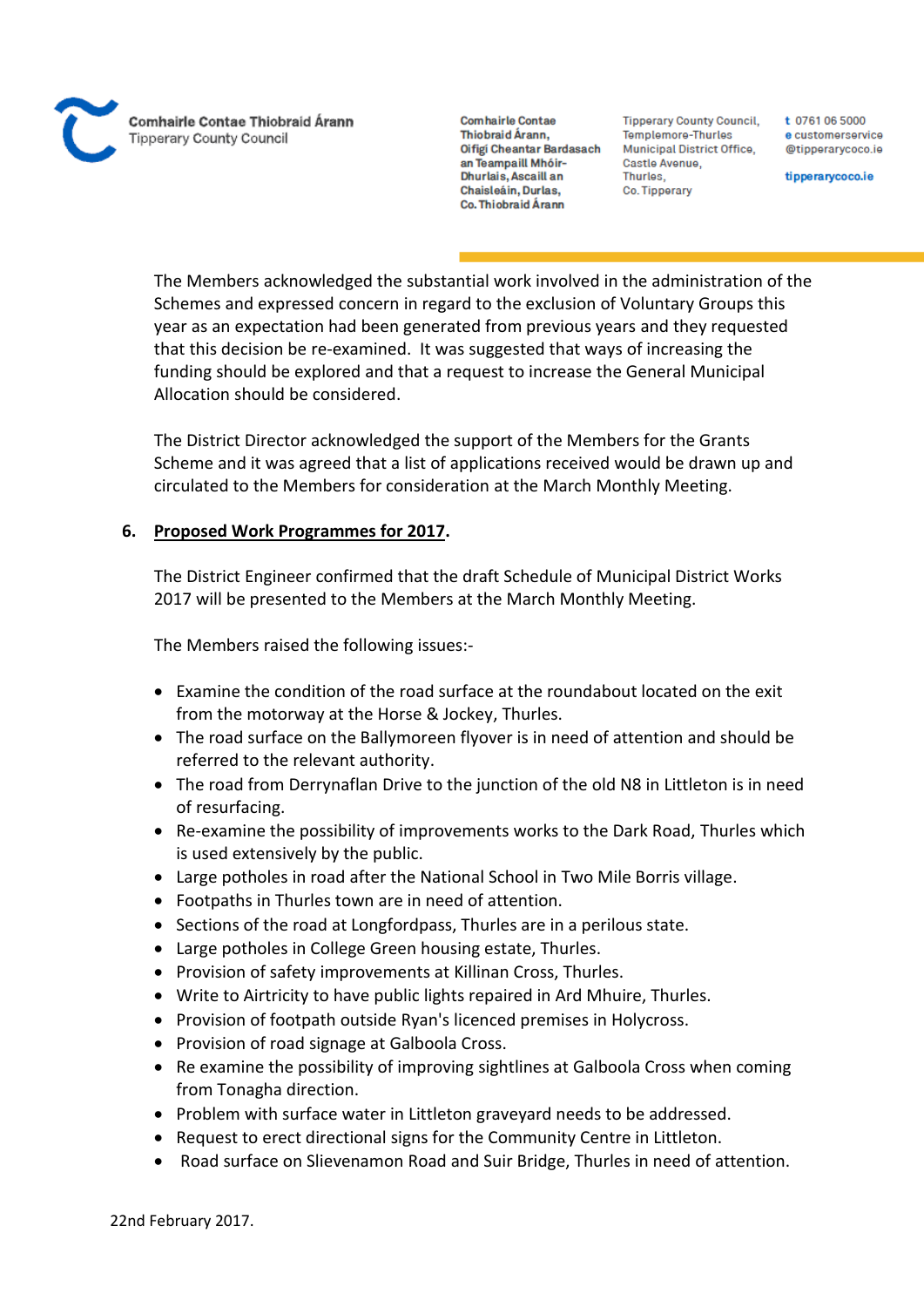

**Comhairle Contae** Thiobraid Árann. Oifigi Cheantar Bardasach an Teampaill Mhóir-Dhurlais, Ascaill an Chaisleáin, Durlas, Co. Thiobraid Árann

**Tipperary County Council,** Templemore-Thurles Municipal District Office, Castle Avenue, Thurles, Co. Tipperary

t 0761 06 5000 e customerservice @tipperarvcoco.ie

tipperarycoco.ie

- Proposed improvements to Slievenamon Road, Thurles should also include footpaths.
- There are a number of road gullies blocked in Thurles.
- Consider the installation of Flashing Lights at Upperchurch National School.
- Establish whether additional traffic calming measures at Scoil Ailbhe, Thurles are possible.
- Consult with stakeholders in Templemore Park regarding the possibility of making their toilet facilities available to people visiting the Town Park.
- Consider the installation of flashing lights at the Gaelscoil in Bohernanave, Thurles
- Poor condition of the footpaths and road surface from the Graveyard to Kennedys funeral home in Borrisoleigh.
- Footpath and lighting required at Manna South, Templemore.
- The River Walk from the bridge at Turtulla to Ladyswell, Thurles would be used more if improvements were carried out.
- Consider inclusion of the Gantly Road Project under the Town/Village Renewal Scheme.
- Fill the large potholes on the entrance to the carpark adjacent to St. Joseph's Old Cemetery, Templemore.
- Provision of road markings/signage at Cloone Cross, Templemore.
- Ongoing issue of parking at Kincora Terrace, Thurles and entrances being blocked.
- Address speeding traffic at Rahealty National School.

Replies to queries raised as follows:-

- Re-surfacing of the road from Derrynaflan Drive to the old N8 in Littleton may be considered under the Roadworks Programme 2018 - 2020.
- Issue regarding the surface of the Suir bridge has been referred to TII.
- The existing flashing lights as you enter Upperchurch will be replaced.
- Additional signage on the approach to Scoil Ailbhe, Thurles will be considered.
- The issue regarding surface water in Littleton graveyard will be referred to Environment.
- The Council is confident that the request submitted to TII for improvements to be undertaken to the footpaths from the Garda Station to Liberty Square, Thurles will form part of the overall works on Slievenamon Road, Thurles.
- Footpaths improvements in Borrisoleigh can be considered for inclusion in the 2018-2020 Roadworks Programme.
- There is currently a 2 hour parking limit in place at Kincora Terrace, Thurles and residents have the facility of obtaining residents parking permits to park in this area.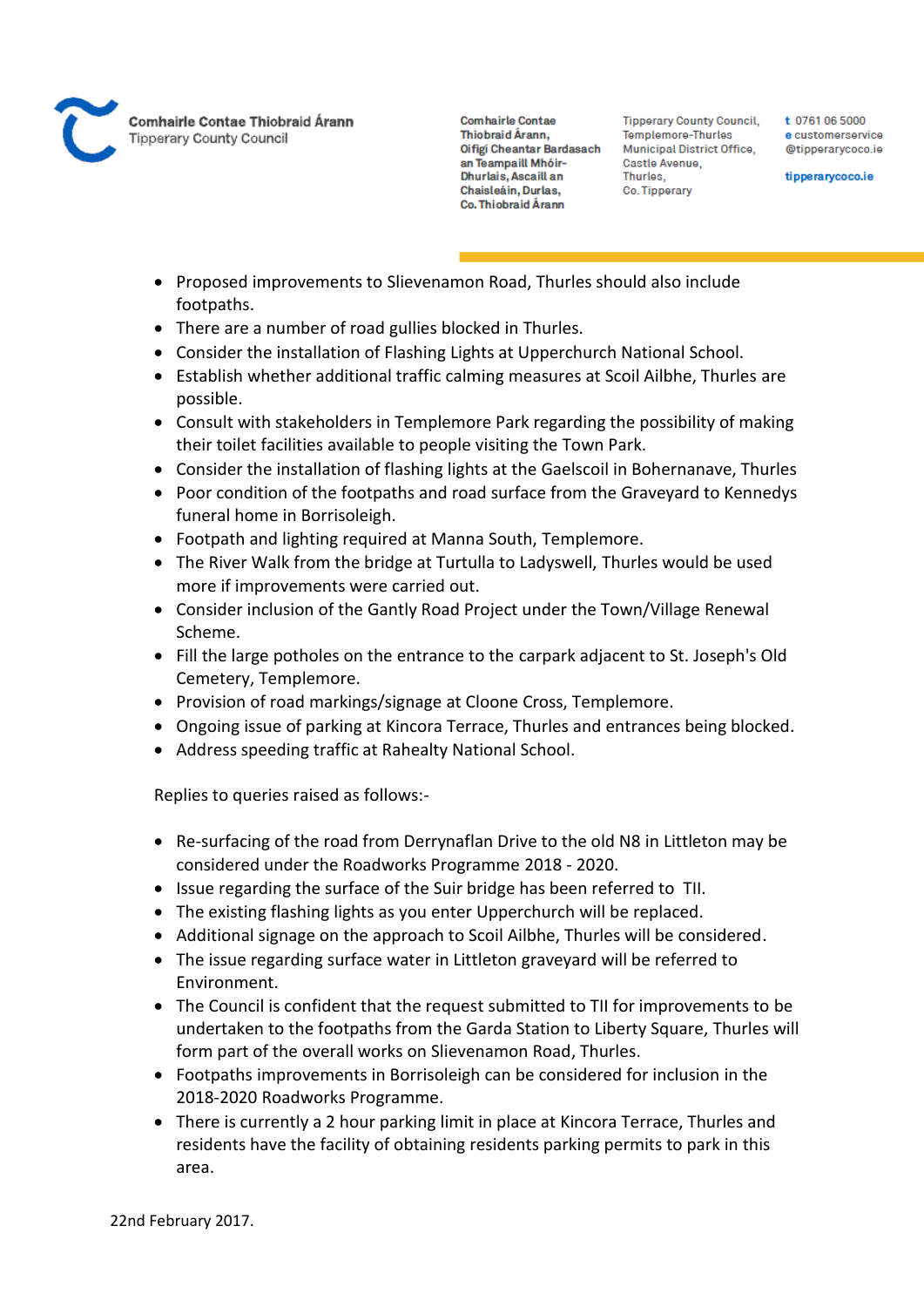

**Tipperary County Council,** Templemore-Thurles **Municipal District Office,** Castle Avenue, Thurles, Co. Tipperary

t 0761 06 5000 e customerservice @tipperarycoco.ie

tipperarycoco.ie

- The potholes at the entrance to the carpark adjacent to St. Joseph's Old Cemetery were filled this morning.
- The Council does not have a funding stream available to widen the Dark Road, Thurles.
- Signs have been ordered for Cloone Cross, Templemore.
- The signage and road markings will be upgraded on the approach to Gaelscoil Bhride, Thurles.
- Signage has been erected at Galboola Cross, Thurles.
- The Housing Section will be consulted regarding the Gantly Road site and it is anticipated that the Roscrea Signage Plan will be approved under the Town/Village Renewal Scheme 2017.
- Roads Section will make contact with Airtricity to have the public lights repaired in Ard Mhuire, Thurles.

# **7. Update on Projects.**

| Liberty<br>Square<br>Refurbishment<br>and<br>development<br>οf<br>a<br>carpark.         | The Part 8 procedure is in progress and a<br>meeting has taken place with<br>the<br>Consultants to advance to full design.                                             |
|-----------------------------------------------------------------------------------------|------------------------------------------------------------------------------------------------------------------------------------------------------------------------|
| Extension<br>and<br>to<br>Refurbishment of the<br>Offices at Castle Avenue,<br>Thurles. | The new offices opened to the public on<br>Monday 16th January, 2017.                                                                                                  |
| Repairs / Improvements<br>to Templemore Town<br>Hall.                                   | A Brief is being finalised to procure<br>Consultants to prepare tender documents<br>and a design for the specific works that<br>need to be undertaken to the building. |
| Town / Village Renewal<br>Project 2016.                                                 | Work is progressing satisfactorily on the<br>new Garden in Templemore Town Park.                                                                                       |
| Templemore Town Park<br>Extension.                                                      | Meetings with stakeholders are underway.                                                                                                                               |
| Village<br>Enhancement<br>Works.                                                        | Works under the 2016 GMA are complete.                                                                                                                                 |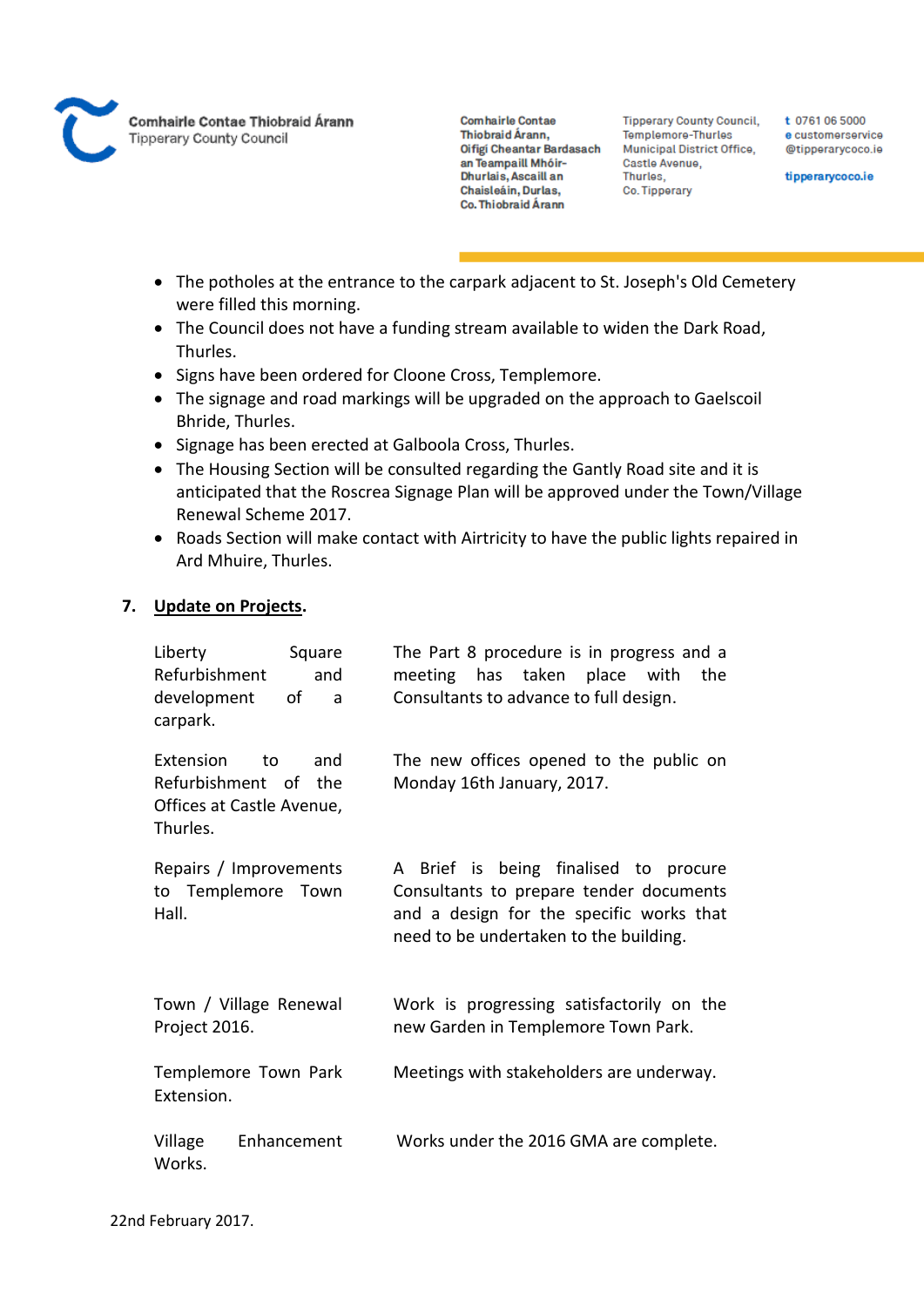**Comhairle Contae** Thiobraid Árann. Oifigi Cheantar Bardasach an Teampaill Mhóir-Dhurlais, Ascaill an Chaisleáin, Durlas, Co. Thiobraid Árann

**Tipperary County Council,** Templemore-Thurles Municipal District Office, Castle Avenue, Thurles. Co. Tipperary

t 0761 06 5000 e customerservice @tipperarycoco.ie

tipperarycoco.ie

Rocrea Enhancement Scheme and Roscrea Traffic and Transportation Plan 2016.

A Steering Committee Meeting regarding the Traffic and Transportation Plan was held and the Consultants will continue to liaise with the Design Team on the development of plans to progress proposed improvements to Market Square, Roscrea.

Thurles Town Park.

- i. Contractors have been appointed to carry out repairs to the roof of the disused building and will commence in a few weeks.
- ii. The CCTV will be extended to cover Thurles Town Park which will be funded from the Capital Account. The server for the CCTV serving Thurles town will be relocated to the Garda Station in due course, however, there is no funding available to upgrade the existing system in Thurles Town.
- iii. The public toilet will be moved when a suitable date is agreed with all parties involved.

Carpark at St. Patrick's Cemetery. The Council will proceed to construction stage on the development of the carpark subject to the availability of funding.

# **8. Official Opening of Tipperary County Council District Offices at Castle Avenue, Thurles.**

The Acting Meetings Administrator informed the Members that the official opening of the District Offices at Castle Avenue, Thurles by Councillor S. Ambrose, Cathaoirleach Tipperary County Council and Councillor J. Bourke, Cathaoirleach Templemore Thurles Municipal District will be held at 10.00am on Tuesday 7th March, 2017 and that all Members are invited to attend.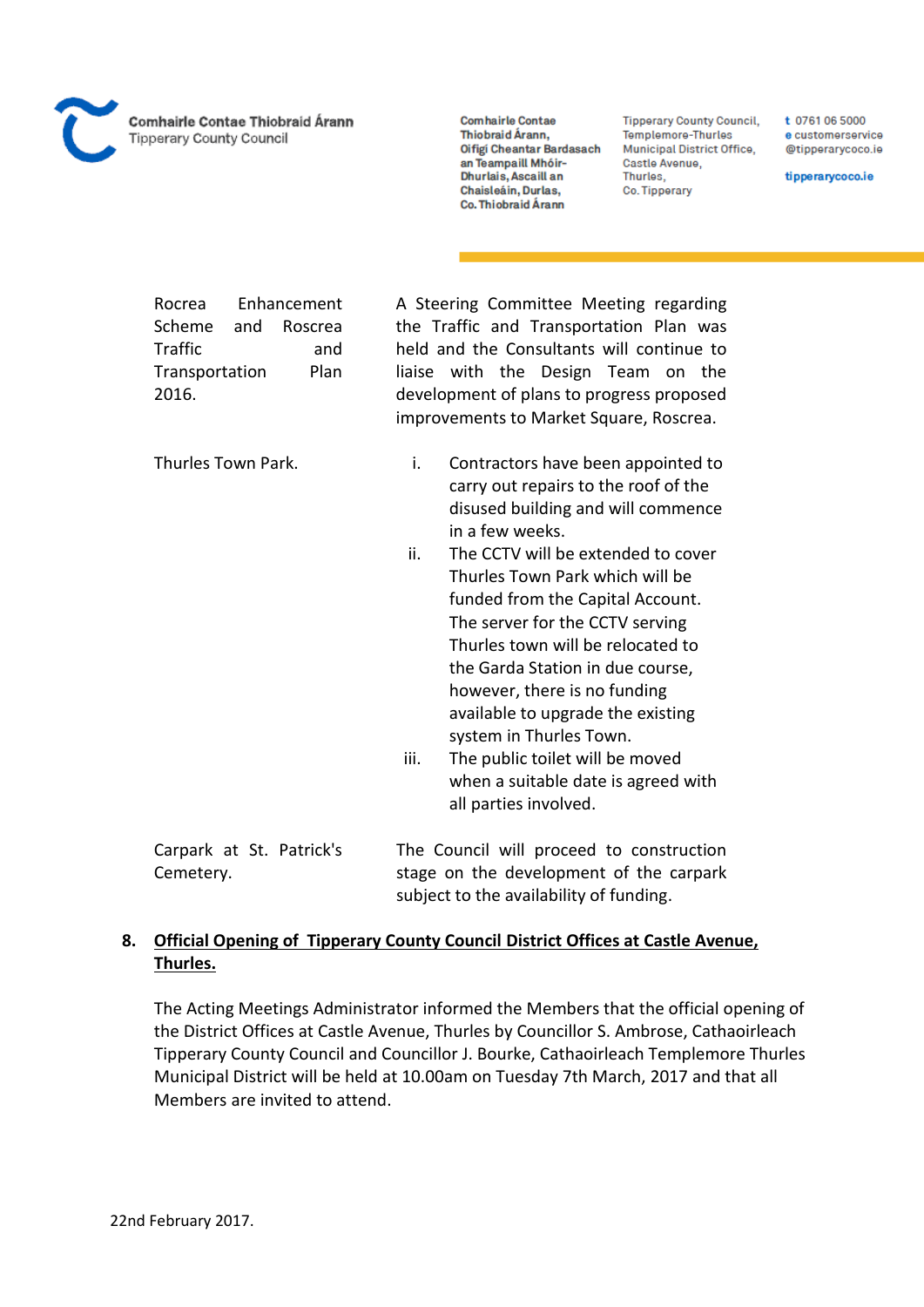

**Tipperary County Council,** Templemore-Thurles Municipal District Office, Castle Avenue, Thurles. Co. Tipperary

t 0761 06 5000 e customerservice @tipperarycoco.ie

tipperarycoco.ie

#### **9. Notices of Motion.**

#### **a) Notice of Motion in the name of Councillor J. Ryan.**

Councillor J. Ryan formerly moved the following Notice of Motion in his name:

"I am calling on this Council to install a kiddies pool section in Thurles Leisure Centre."

The response circulated to the Members with the Agenda in advance of the Meeting is as follows:

"The request will be referred to the Board of Thurles Swimming Pool DAC for consideration.

Councillor Ryan indicated that the provision of a kiddies pool in Thurles Leisure Centre would lead to an increase in usage as local families were travelling elsewhere to access such a facility.

# **b) Notice of Motion in the name of Councillor D. Doran.**

Councillor D. Doran formerly moved the following Notice of Motion in his name:

"I am calling on this Council to formally request from the OPW that because of the historical and cultural significance of Roscrea Castle and the surrounding grounds that it be opened to the public and also recognised and promoted as a Tourist attraction."

The response circulated to the Members with the Agenda in advance of the Meeting is as follows:

"The Notice of motion will be referred to the Office of Public Works, for consideration and response, with the permission of the members." Councillor D. Doran expressed satisfaction with the response and he clarified that he wanted the grounds of Roscrea Castle to be opened up more frequently to the public.

# **c) Notice of Motion in the name of Councillor J. Ryan.**

Councillor J. Ryan formerly moved the following Notice of Motion in his name: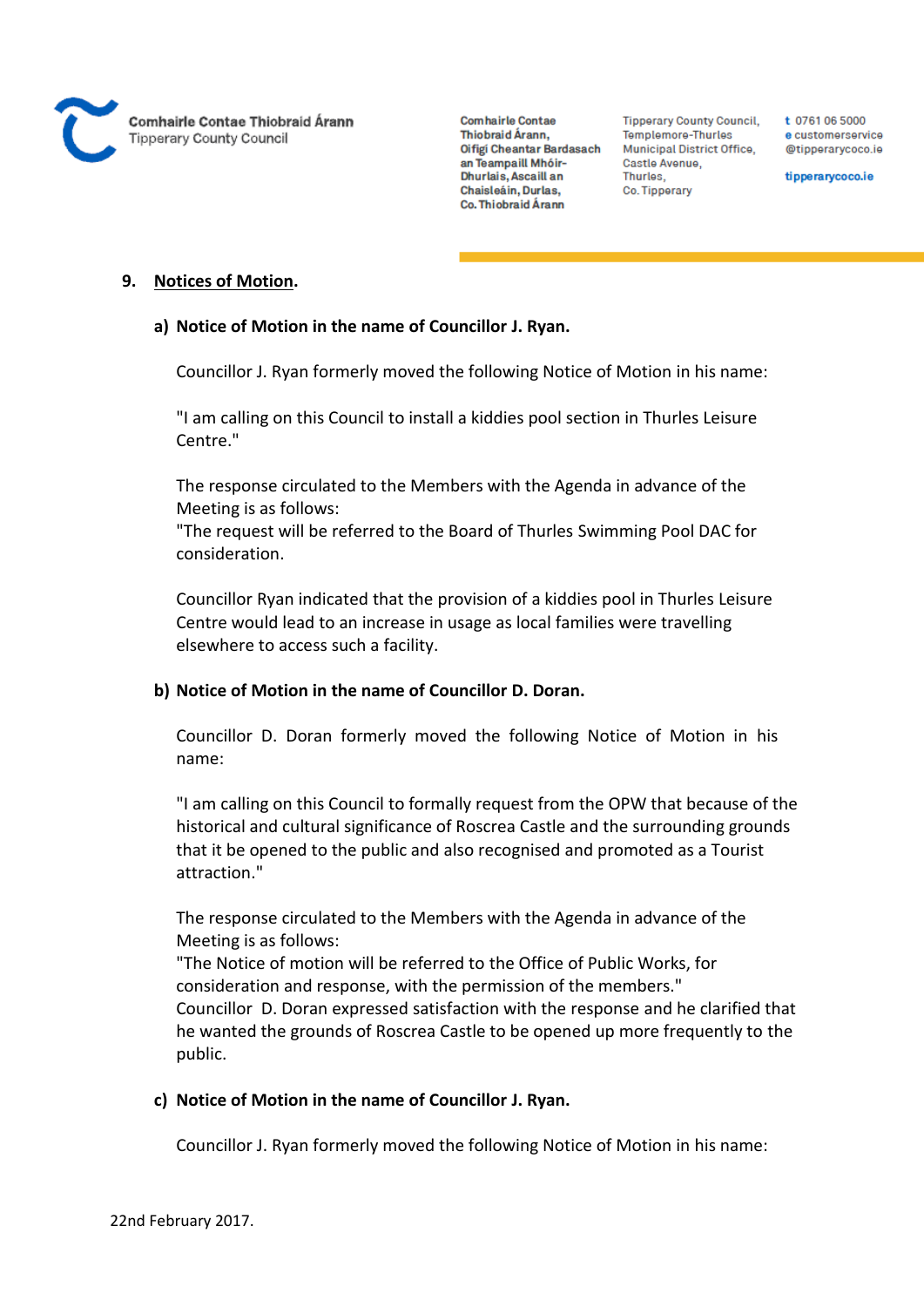

**Tipperary County Council,** Templemore-Thurles Municipal District Office, Castle Avenue, Thurles. Co. Tipperary

t 0761 06 5000 e customerservice @tipperarycoco.ie

tipperarycoco.ie

"I am calling on the HSE to set up a Diabetic Nurse Clinic in Thurles."

The response circulated to the Members with the Agenda in advance of the Meeting is as follows:

"Subject to the approval of the Members the request will be forwarded to the HSE West for consideration and response"

Councillor Ryan explained that there was a service available in Nenagh and that some level of service should be available in Thurles.

Councillor S. Hanafin seconded the Motion.

# **d) Notice of Motion in the name of Councillor S. Ryan.**

Councillor S. Ryan formerly moved the following Notice of Motion in his name:

"In light of the fact that the Templemore-Thurles Municipal District provides financial support to Saint Patrick's Day Parades in some towns in the Municipal District that the District would consider giving financial support to the Saint Patrick's Day Parade in Littleton given that it has no other funding grant source available."

The response circulated to the Members with the Agenda in advance of the Meeting is as follows:

"The Members can consider the request under the budget set aside for the Grants Scheme"

Councillor S. Ryan expressed satisfaction with the response.

# **e) Notice of Motion in the name of Councillor S. Ryan.**

Councillor J. Ryan formerly moved the following Notice of Motion in his name:

"That the Municipal District would investigate the possibility of improving sight lines at Shanballa Cross near Moycarkey Village."

The response circulated to the Members with the Agenda in advance of the Meeting is as follows:

"This matter has been investigated. In order to increase the sightlines at this junction acquisition of agricultural lands and a section of a private yard is required to facilitate the removal of hedges and fences to increase the sightlines and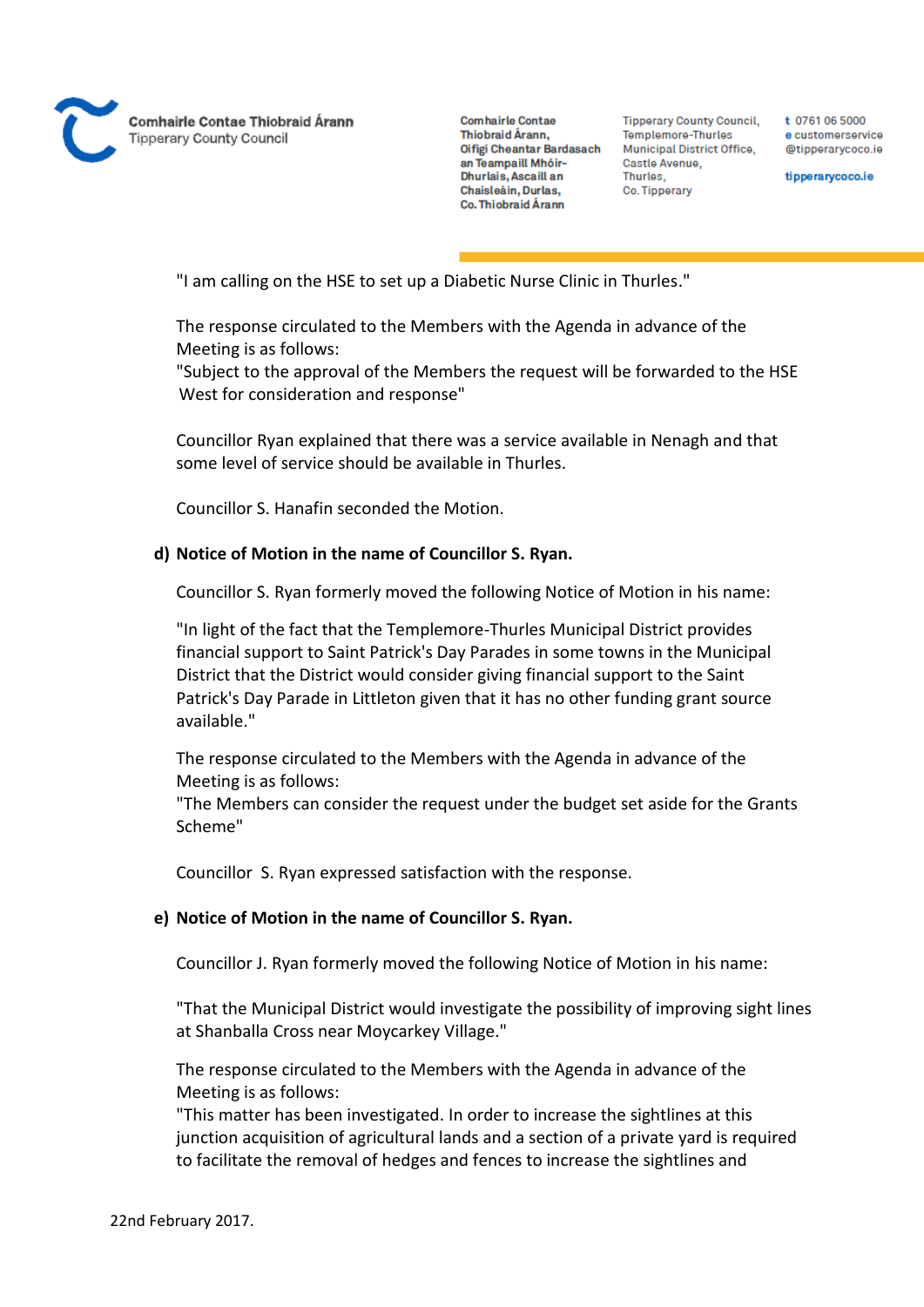

**Tipperary County Council,** Templemore-Thurles Municipal District Office, Castle Avenue, Thurles, Co. Tipperary

t 0761 06 5000 e customerservice @tipperarycoco.ie

tipperarycoco.ie

visibility. This will be considered as a Low Cost Improvement Scheme proposal for 2018 along with other proposed schemes"

Councillor S. Ryan expressed satisfaction with the response.

# **10. Correspondence.**

# i. Community Hospital of the Assumption, Thurles.

The Acting Meetings Administrator read out correspondence received from the HSE outlining the number of beds and services available in the Community Hospital of the Assumption in Thurles and advising that the overall capacity of the Hospital will be examined on completion of a review of the layout of the multi occupancy rooms.

Councillor J. Ryan expressed dissatisfaction with the response received and called on the local TDs to support the re-opening of the 12 beds in the Hospital.

# **11. Vote of Congratulations/ Sympathy.**

- The Cathaoirleach congratulated Our Lady's Secondary School, Templemore on winning the Harty Cup Final and proposed that a Civic Reception be held to honour the team and mentors. All of the Members wished to be associated with the Vote of Congratulations and supported the holding of a Civic Reception for them. It was also suggested that a protocol should be developed for the active participation of the Cathaoirleach of the Municipal District in the homecoming events organised for successful teams/groups from the District. The District Director confirmed that a meeting of the sub-group would be convened later today to agree criteria for the holding of Civic Receptions in the District.
- Councillor S. Hanafin congratulated the Ursuline Secondary School, Thurles on winning the Munster A Schools Camogie Championship and he wished to acknowledge the achievements of Peake Villa Soccer Club in reaching the Quarter Final of the FAI Junior Cup.
- Councillor J. Ryan congratulated the Thurles Ladies Under 18 Rugby Team on winning the Munster Shield.